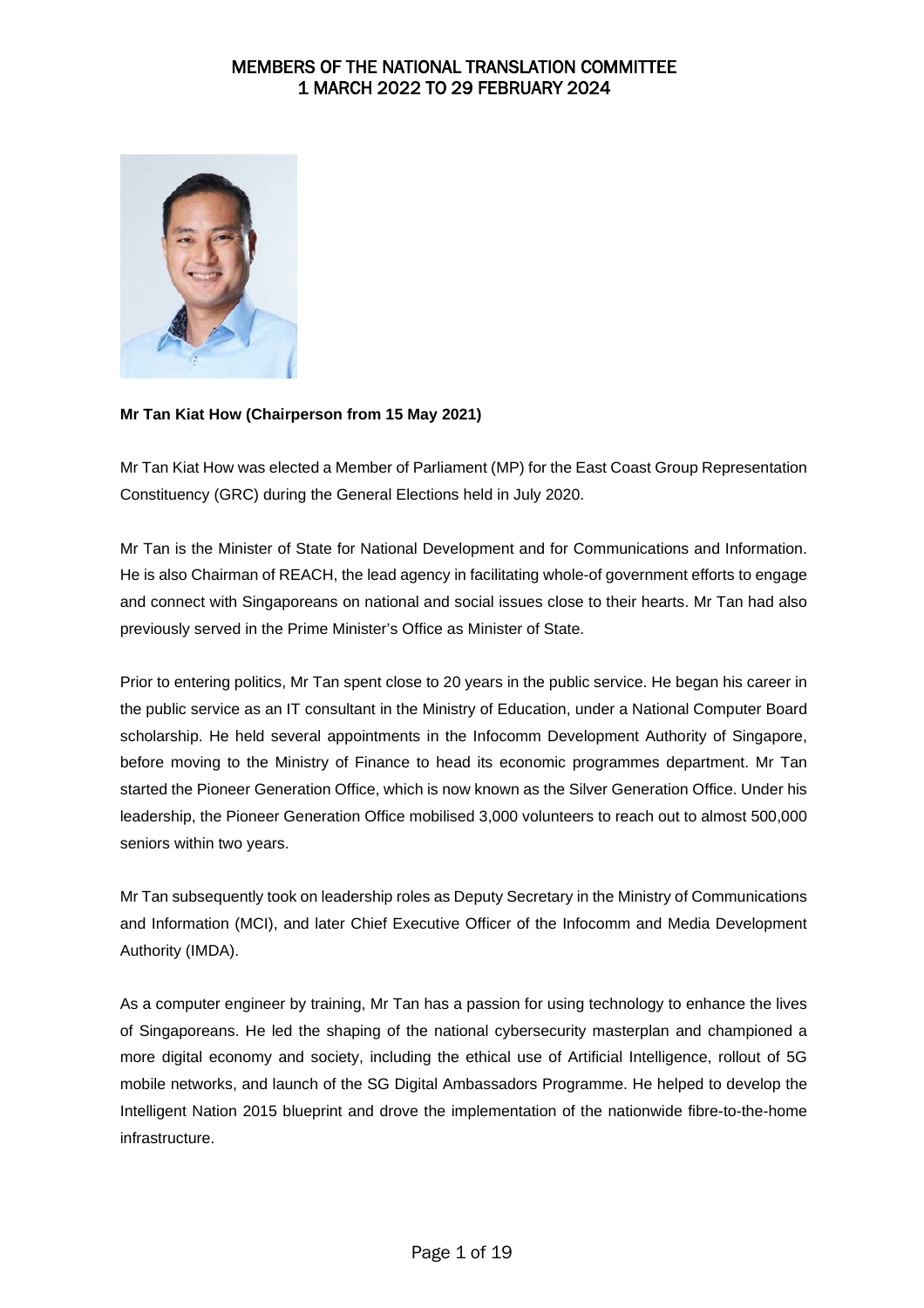Mr Tan graduated summa cum laude from the University of Illinois at Urbana-Champaign with Bachelor's degrees in Economics and Computer Engineering in 2001. He also holds a Master's degree in Management Science & Engineering from Stanford University.

Mr Tan is married with one child. In his spare time, Mr Tan enjoys the outdoors and spending time with his rescue dogs.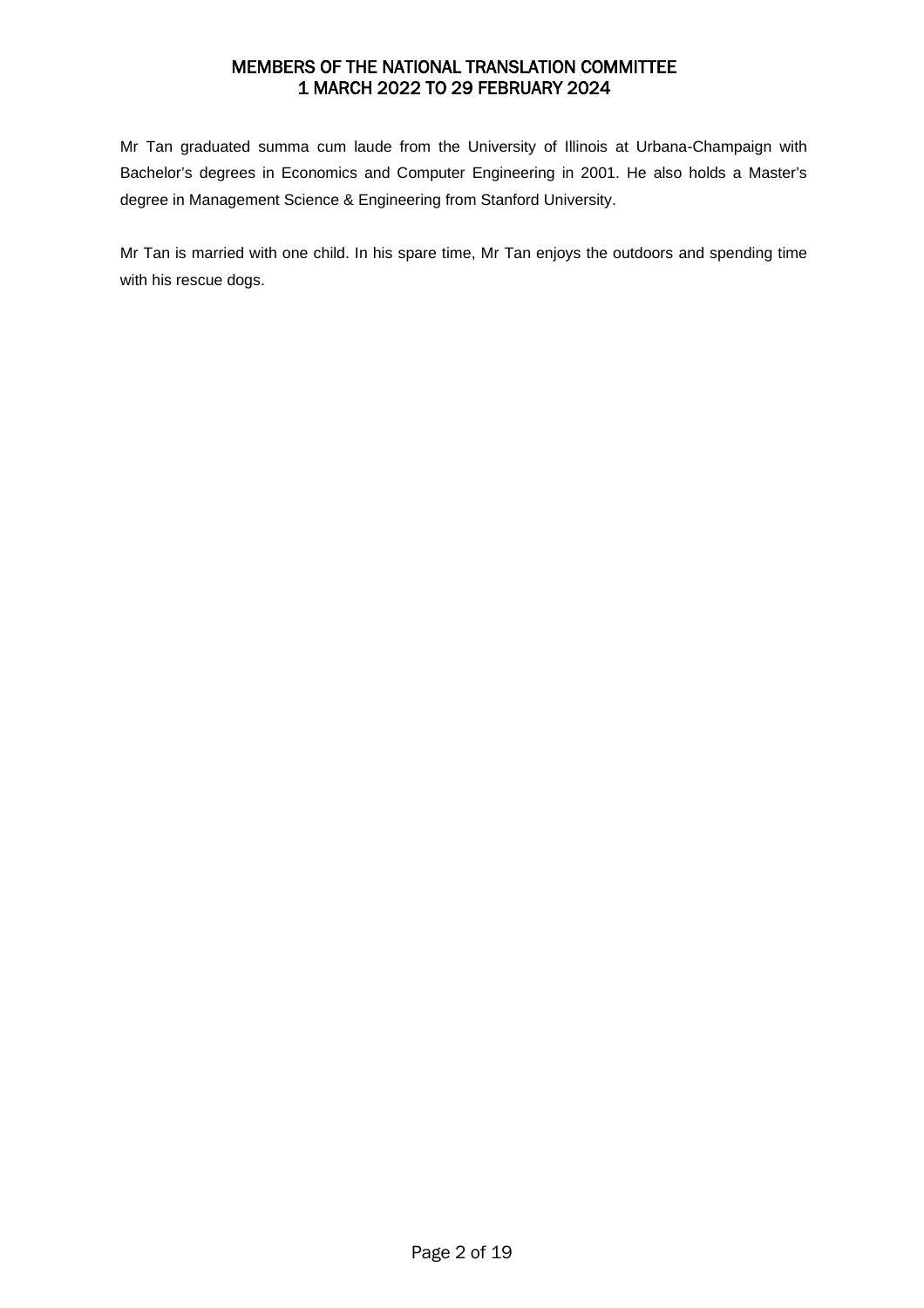

#### **Mr A Palaniappan**

Mr A Palaniappan is a retired civil servant with close to 50 years of experience in translation and interpretation, Mr. Palaniappan has served in the Supreme Court and Parliament of Singapore as an Interpreter for most of his career. He has also had a brief stint with then Singapore Broadcasting Corporation as a News Producer – Presenter. At present, he is the Founder of Singai Translate, a Facebook Community that discusses pertinent issues on Tamil Translation with like-minded language enthusiasts. He also serves as an Adjunct Faculty with SUSS and NIE, lecturing on Translation. Previously, he was the Head of Tamil Resource Panel from 2014 to 2018. Mr Palaniappan is also a keen social worker who had worked with the grassroots organizations and religious institutions. As part of life-long learning process, he graduated with a bachelor's degree in English Language and Literature in 2007.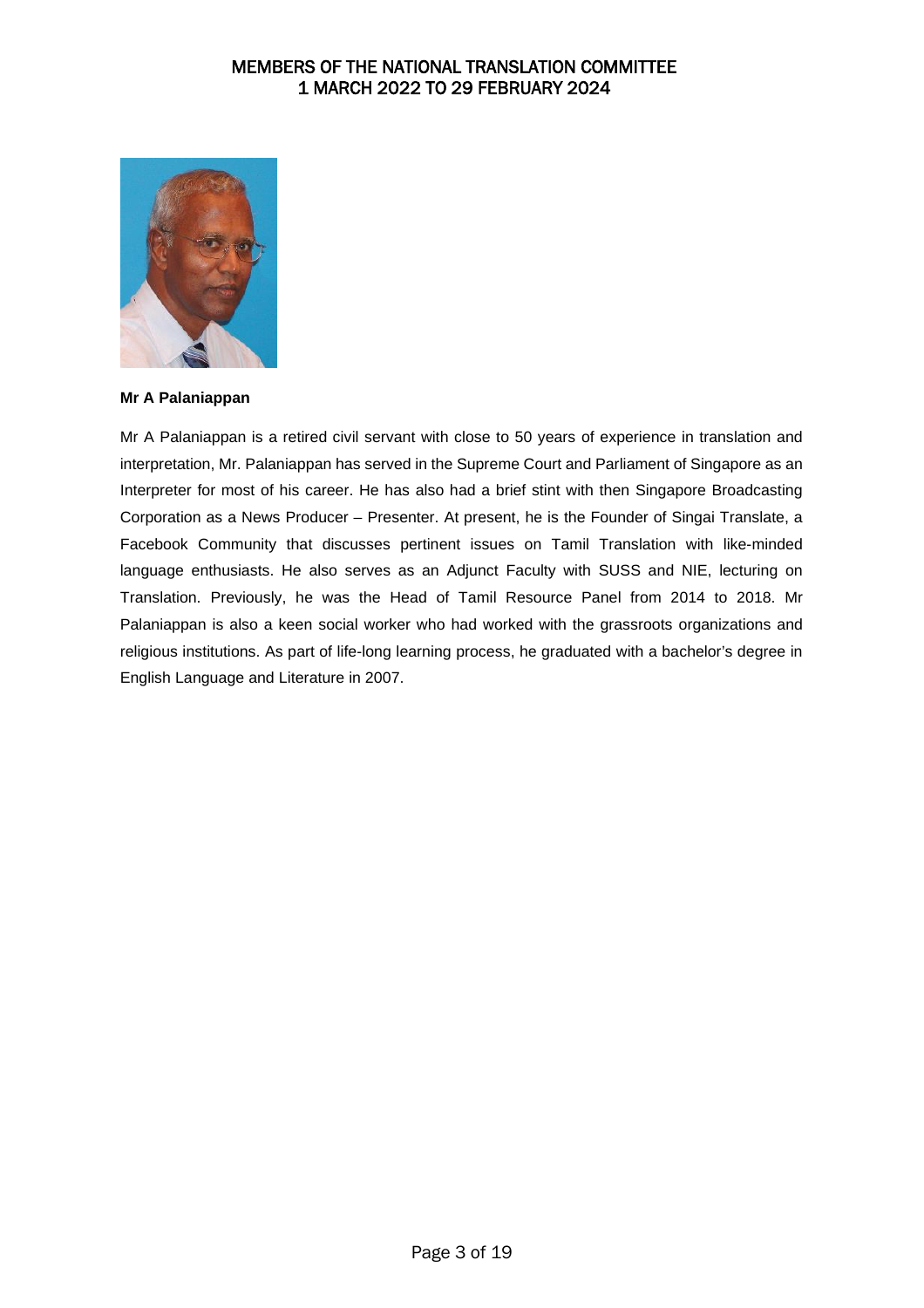

#### **Ms Agnes Lim**

Ms Agnes Lim joined the Land Transport Authority in 2011 and is the Director for Marketing Communications. She is responsible for strategic communications planning, marketing, events management, social media and corporate communications.

Key projects Ms Lim spearheaded include LTA's annual 'Graciousness on Public Transport' campaign promoting gracious commuting, SimplyGo campaign to encourage cashless payment on Public Transport, and publicity efforts in the lead up to the opening of new MRT stations.

Prior to LTA, Ms Lim held roles in the Ministry of Defence, SMRT Corporation Ltd and Public Service Division (PMO).



**Mr Cheng Yong Tai** 

Mr Cheng Yong Tai is currently the Chief Editor of Chinese News at Mediacorp Pte Ltd. He oversees news operations for Mediacorp's Mandarin channels, Channels 8 and U. With over 20 years in the TV industry, he has experienced the entire gamut of TV news production, as well as planning, coordinating and directing coverage for large-scale news events. He graduated with a Master of Arts in Applied Sociology and a Bachelor of Arts in Chinese Studies and Sociology from the National University of Singapore.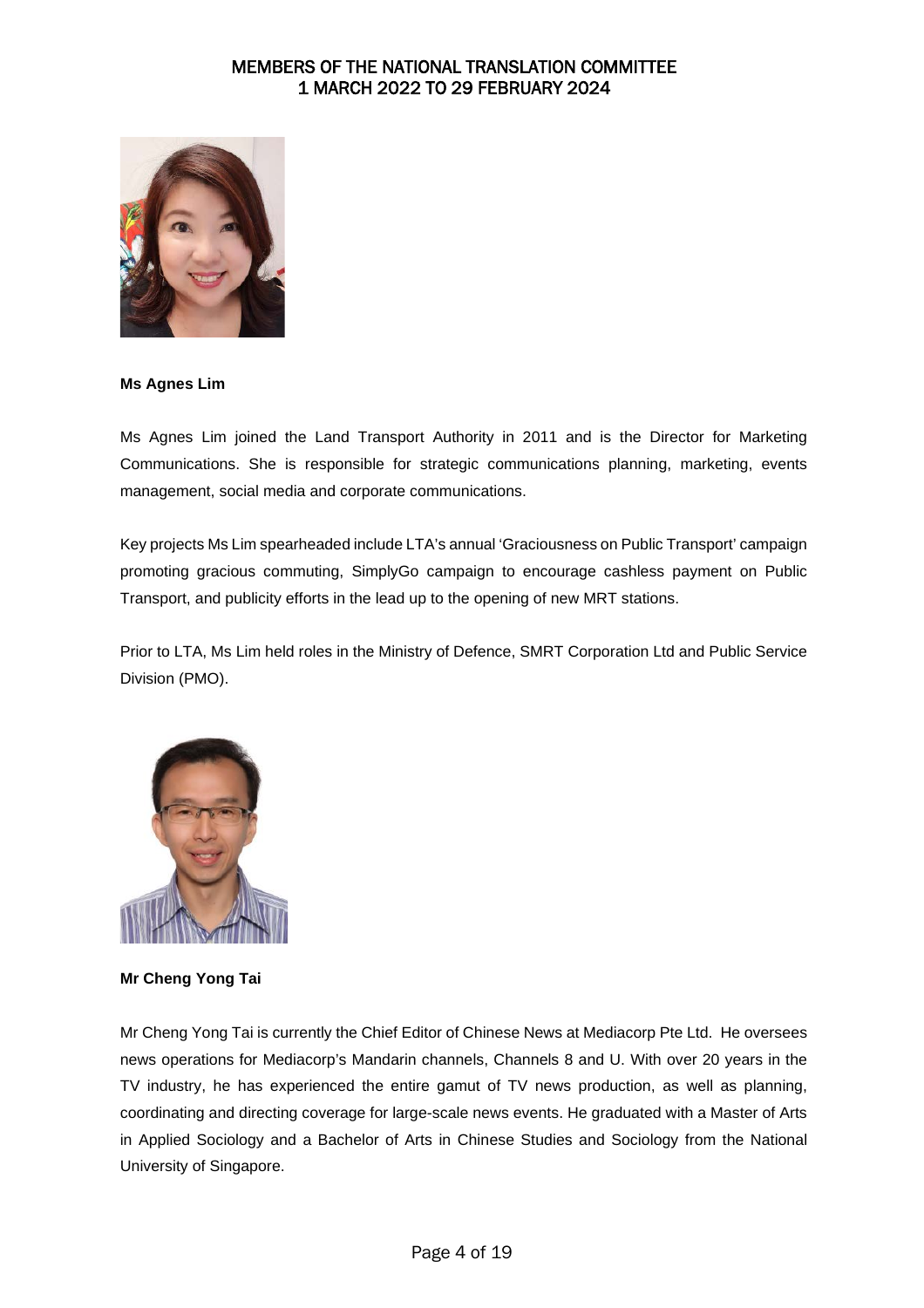

### **Mr David Thian**

Mr David Thian is the Director of the People and Government Engagement Division in the People's Association. His team partners with public agencies to design public engagements, as well as develop Government communications to succinctly convey information to citizens and build trust. During the height of the COVID-19 pandemic, he led the team to pivot towards new modes of public engagement, and is working to strengthen communications and engagement capabilities in PA.

His previous work experiences include driving the Public Sector Transformation movement at the Public Service Division, overseeing youth engagement at the Ministry of Culture, Community and Youth, and developing economic strategy at the Ministry of Finance.



#### **Mr Goh Sin Teck**

Mr Goh Sin Teck started his journalism career as a crime reporter with Lianhe Zaobao after graduating from the National University of Singapore with a Bachelor of Arts in Sociology. He worked his way up to become the Editor of Lianhe Zaobao. He also oversees zaobao.com, the online edition of Lianhe Zaobao, which has a monthly unique visitor count of 7 million.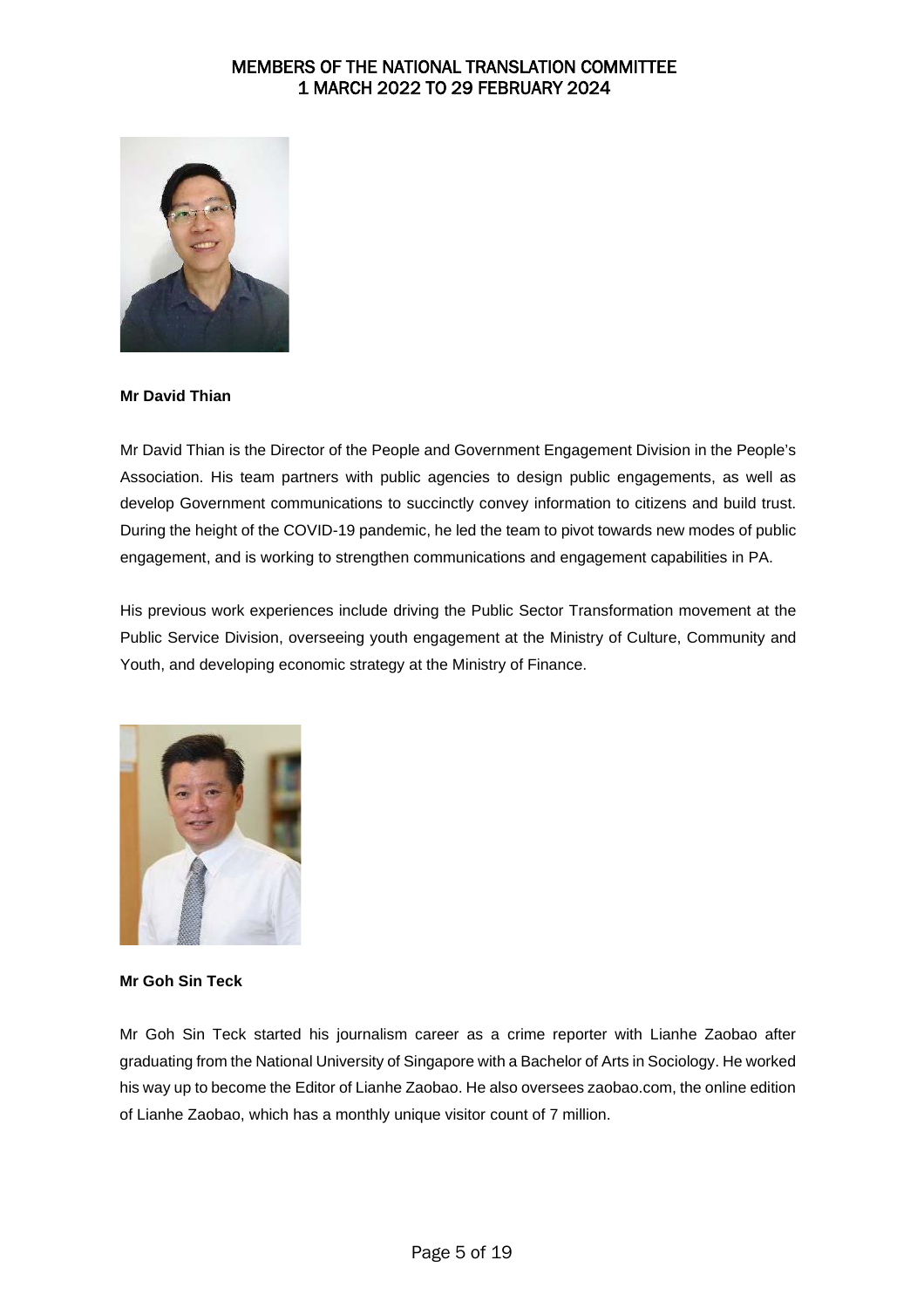

### **Mdm Heng Boey Hong**

Mdm Heng is currently the Director of Mother Tongue Languages Branch, Curriculum Planning and Development Division at Ministry of Education.

She began her career as a Chinese language teacher and later held leadership position as Principal of Nanyang Primary School (2003-2008) and Nanyang Girls' High School (2009-2017).

Mdm Heng contributes actively in the field of education and beyond outside MOE. She has served as a Chairman of the Singapore Chinese Education Association (2007-2017), and a Councillor of North West CDC, a Member on the Advisory Committee for Chinese Programmes (ACCESS) and a Director on the Boards of the Singapore Chinese Orchestra and Nam Hwa Opera Limited. Effectively bilingual, Mdm Heng presents regularly at local and international conferences.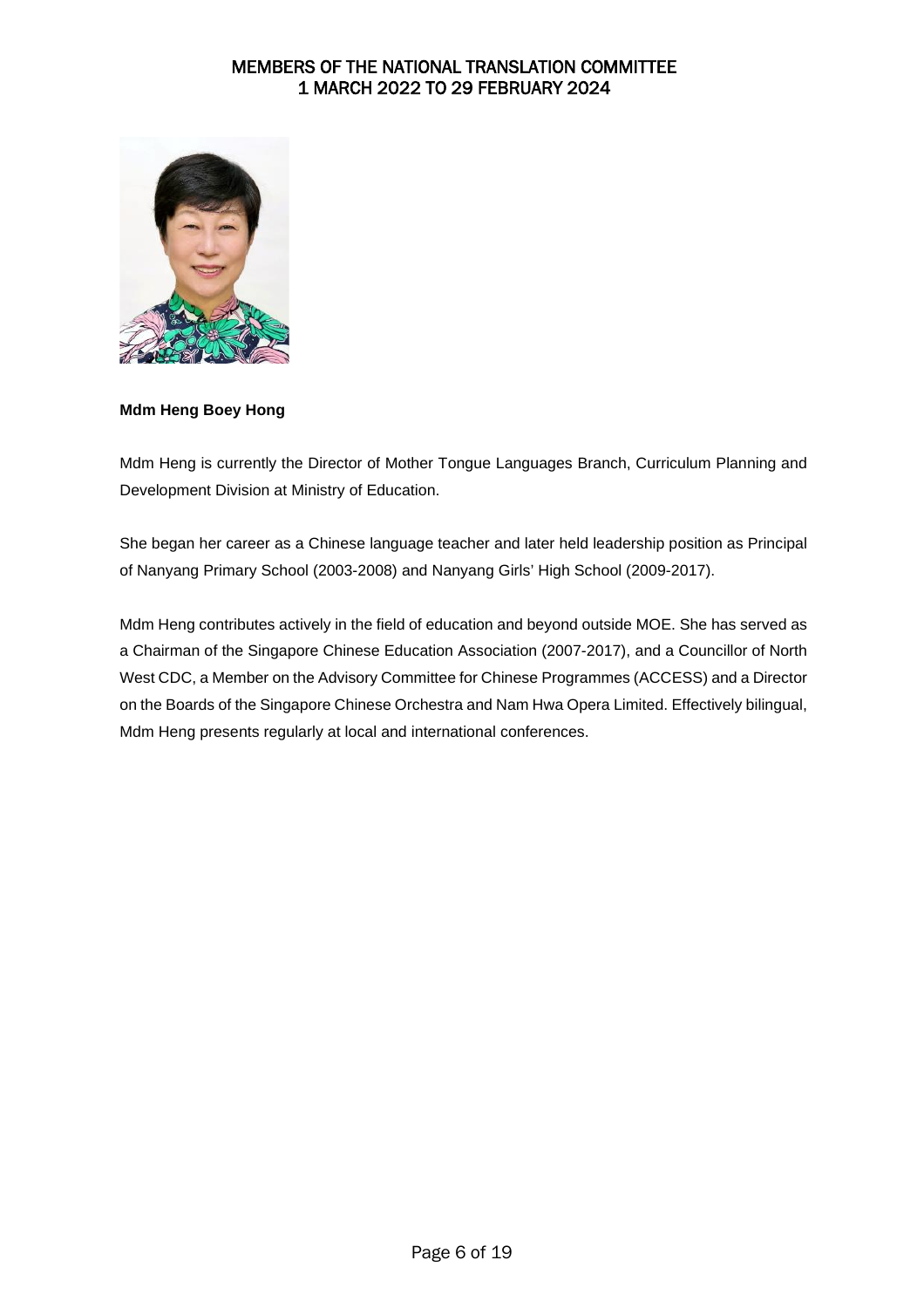

### **Dr Jazlan Joosoph**

Dr Jazlan Joosoph is an obstetrician and gynaecologist at Raffles Hospital.

Dr Jazlan obtained his basic medical degree from the National University of Singapore under the Public Service Commission scholarship. He completed his post-graduate training in obstetrics and gynaecology, and obtained his masters from the Royal College of Obstetrics & Gynaecology in the United Kingdom. Thereafter, he achieved his specialist accreditation with the Ministry of Health Singapore and was admitted as Fellow of the Academy of Medicine Singapore and College of Obstetricians & Gynaecologists of Singapore.

In 2011, Dr Jazlan was appointed a Malay language ambassador during the National Malay Language month. This is a lifetime appointment.

In 2014, Dr Jazlan was appointed a member of the National Malay Language Council by the Ministry of Culture, Community and Youth. He has been a council member until now.

Dr Jazlan is avidly involved in public health and education. He has organized and participated in many public forums, seminars, scientific meetings, media interviews as well as television and radio health programmes.

Dr Jazlan regularly contributes health articles and opinions for both the English and Malay media in Singapore.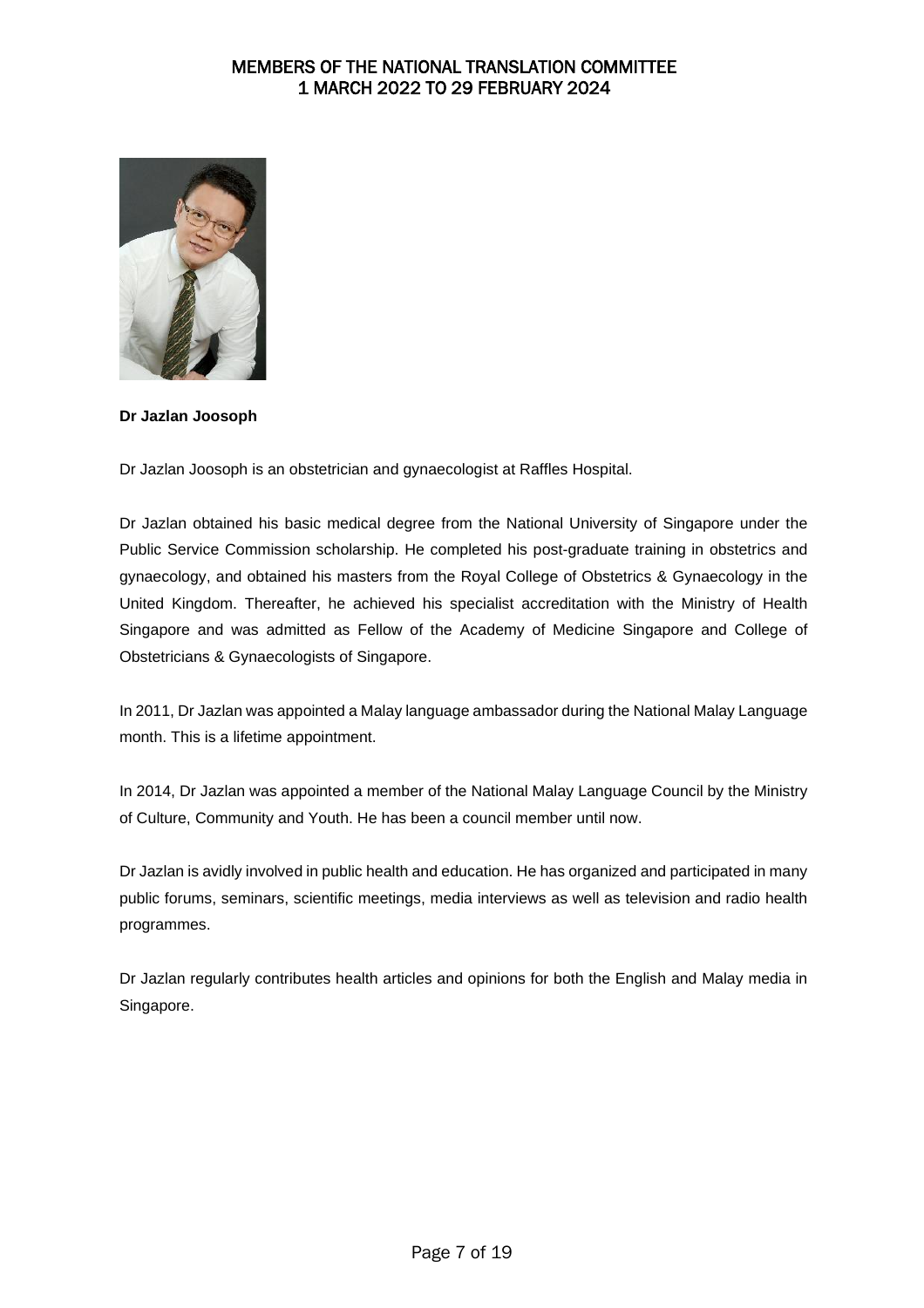

**Mr Jimmy Toh**

Mr Jimmy Toh is concurrently the Deputy Chief of Government Communications (Operations) and Senior Director of the Public Communications Department, at the Ministry of Communications and Information (MCI). He was previously the Senior Director of Engagement in MCI and a Senior Director of Communications Group in the Prime Minister's Office (PMO). As SD (Engagement), he oversaw the Government's public consultation agency, REACH, and transformed its business model with an intensified focus on direct, face-to-face engagement with the public on Government policies as well as greater use of technology to improve work efficiency and effectiveness. In 2018, he was also tasked to organise the International Media Centre for the historic Trump-Kim Summit in Singapore. Prior to joining PMO, he had also served in the Singapore Armed Forces for 23 years.



### **Ms K. Kanagalatha**

Ms K. Kanagalatha is a senior member of Tami Murasu's editorial staff. As the Associate Editor of Singapore's Tamil daily, she handles various responsibilities. Apart from writing and editing the news, she also oversees the student tabloid, the youth section, feature articles and special editions. She has been working at the newspaper since 1990 and has held various posts within the organisation, namely, Features Editor, News Editor, Sunday Editor and now, the Associate Editor. In addition, she is a Singapore Literature Award winning Tamil writer, who has published three Tamil books and one English book. She is also an avid follower of Tamil literary developments in the Tamil diaspora.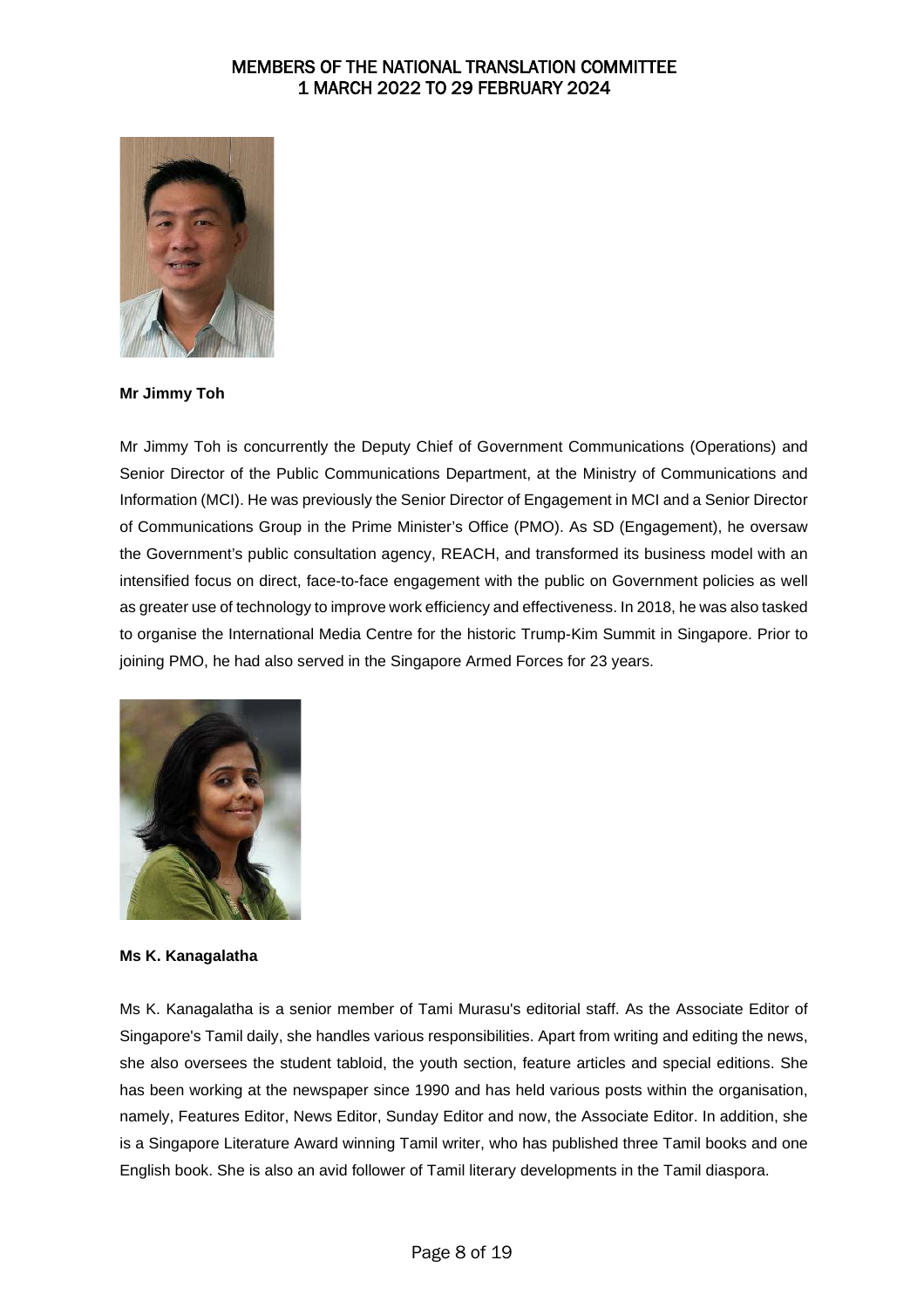

**Ms Lin Rongchan**

Ms Lin Rongchan is a Lecturer at the National Institute of Education, Nanyang Technological University (NIE, NTU). Her courses and research revolve around assessment. Born and raised in Singapore, she has benefitted from Singapore's bilingual education and is passionate about language education. She chaired the Nominating Committee of the Asian Association for Language Assessment (AALA) and is currently a AALA Regional Representative (Singapore) (1 July 2021–30 June 2023). Locally, she is a committee member (1 January 2021– 31 December 2022) of the Committee to Promote Chinese Language Learning.

Rongchan received her B.A. from Peking University, her PGDE and M.A. from NTU, and her Ed.M. from Teachers College, Columbia University. Awards received include the 2017 AALA Best Student Paper Award and 2012 Tan Kah Kee Postgraduate Scholarship. She was named as the 2016 Joan Findlay Dunham Annual Fund Scholar by Teachers College.



### **Ms Mazlena Bte Ahmad Mazlan**

Ms Mazlena Mazlan is the Director (Community Outreach) of the Media Division at Ministry of Communications and Information. Previously, she headed the Islamic Religious Council of Singapore's Strategic Communications Unit. Prior to MUIS, Mazlena held several positions in Mediacorp such as Head of Research/Resources & Executive Producer at Caldecott Productions International, News Editor at Mediacorp Radio and Editor, Malay Current Affairs Unit. She was also a journalist with Berita Harian, Singapore Press Holdings (SPH).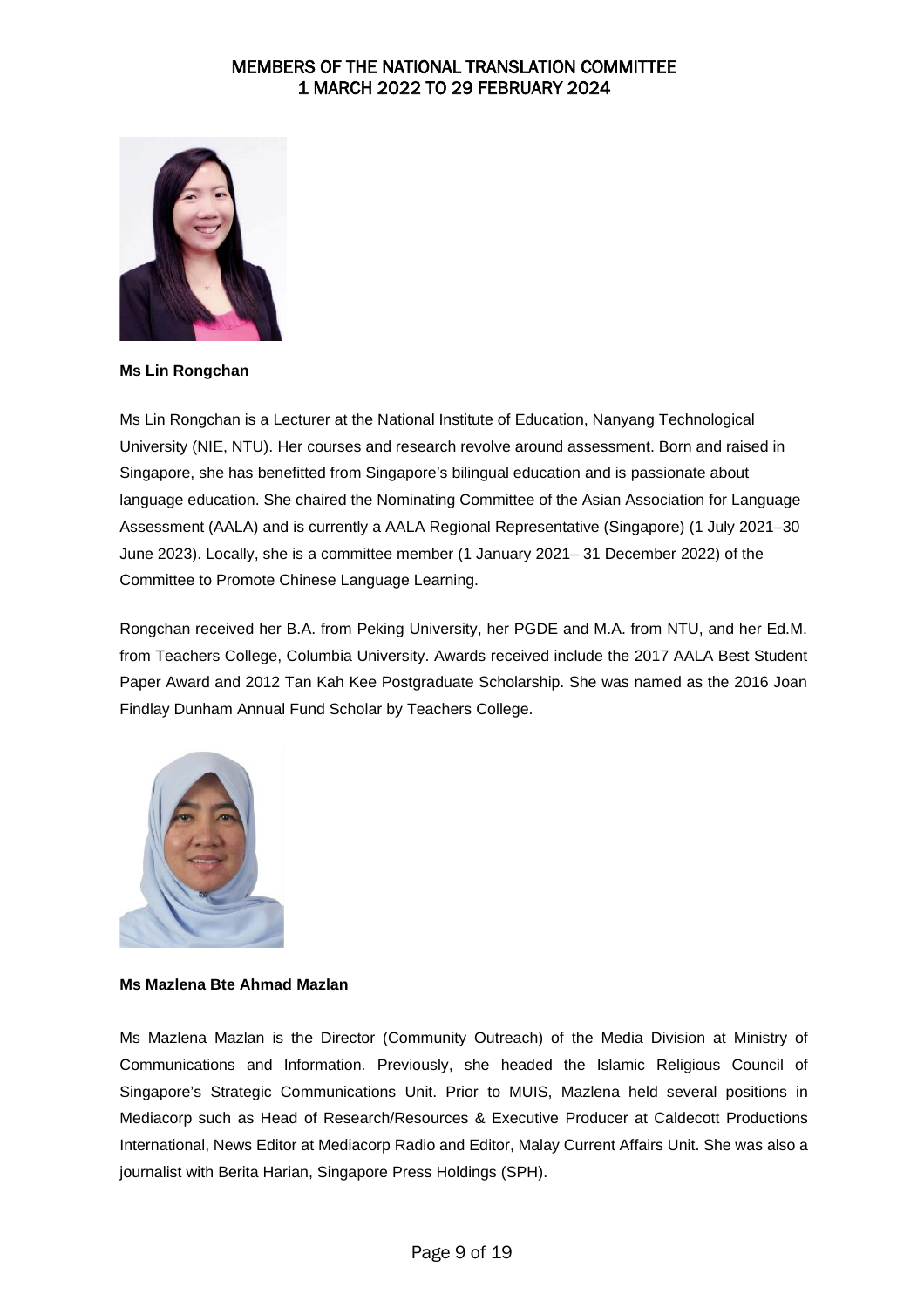

### **Dr Mohd Mukhlis Bin Abu Bakar**

Dr Mukhlis Abu Bakar is Assistant Head and Associate Professor at the Asian Languages and Cultures Academic Group at the National Institute of Education. He has a PhD in Linguistics from the University of Wales, Bangor, UK. He taught at the Department of Malay Studies, National University of Singapore, prior to joining the Institute in 2002. Dr Mukhlis teaches courses in Malay linguistics, discourse analysis, literacy, and bilingual education. His research interest spans a number of inter-related fields: language, literacy, bilingualism, culture, and learning at home, in school and in faith settings. He is presently engaged in a number of funded research projects on biliteracy and bilingualism in young children. His service roles include sitting on committees in MCCY, MCI, MOE and MSF. In MCI, he is also Head of the Malay Resource Panel.



### **Mr Mohd Saat Abdul Rahman**

Mr Mohd Saat Abdul Rahman is Editor of Berita Harian (BH) and Berita Minggu (BM) at SPH Media Trust. He has been in journalism with SPH since 1988. He is also President of the Islamic Religious Council of Singapore (MUIS). Mr Saat serves as board member of the Housing and Development Board (HDB) and Land Transport Authority (LTA) and a director of KidStart Ltd, an agency which provides support to children from low-income families.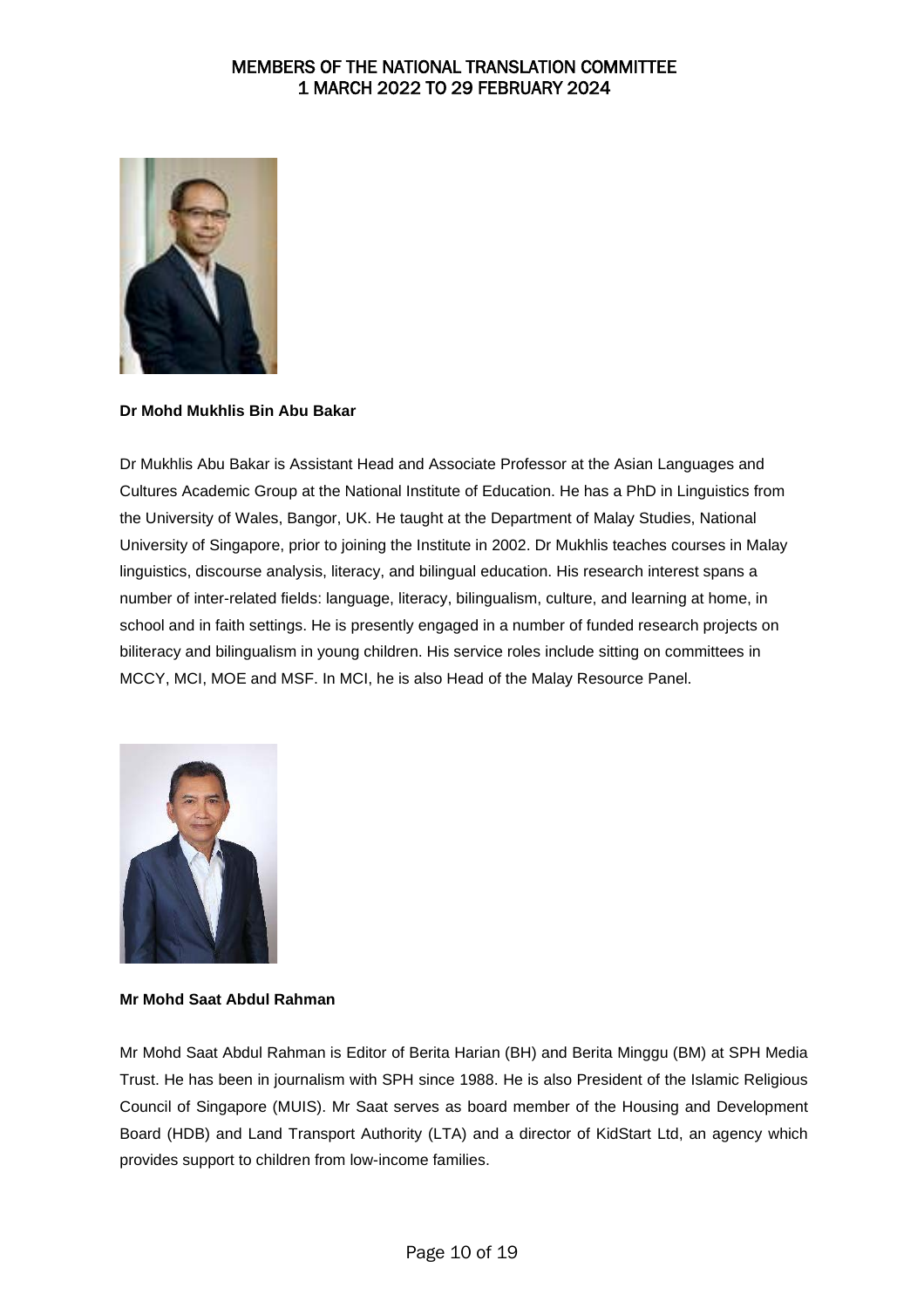

#### **Mr N Gunalan**

Mr N Gunalan is Chief Editor of Tamil News & Current Affairs at Mediacorp. He has been in journalism for over two decades having held senior positions at several regional media organisations. His journalism expertise spans various platforms, including digital, television, radio and print. Mr Gunalan has also spent considerable time in corporate communications as the Director of Marketing Communication for a regional hospitality chain and later, founded a boutique communications consultancy serving clients in the hospitality and tourism sectors. He has also served as an adjunct lecturer, teaching modules in journalism and public relations at local tertiary institutions. Mr Gunalan is also a member of the Tamil Language Learning and Promotion Committee. He holds a BA from NUS and an MSC in International Politics of Asia & Africa from the School of Oriental and African Studies. He received the latter as a recipient of the British Government's Chevening Scholarship.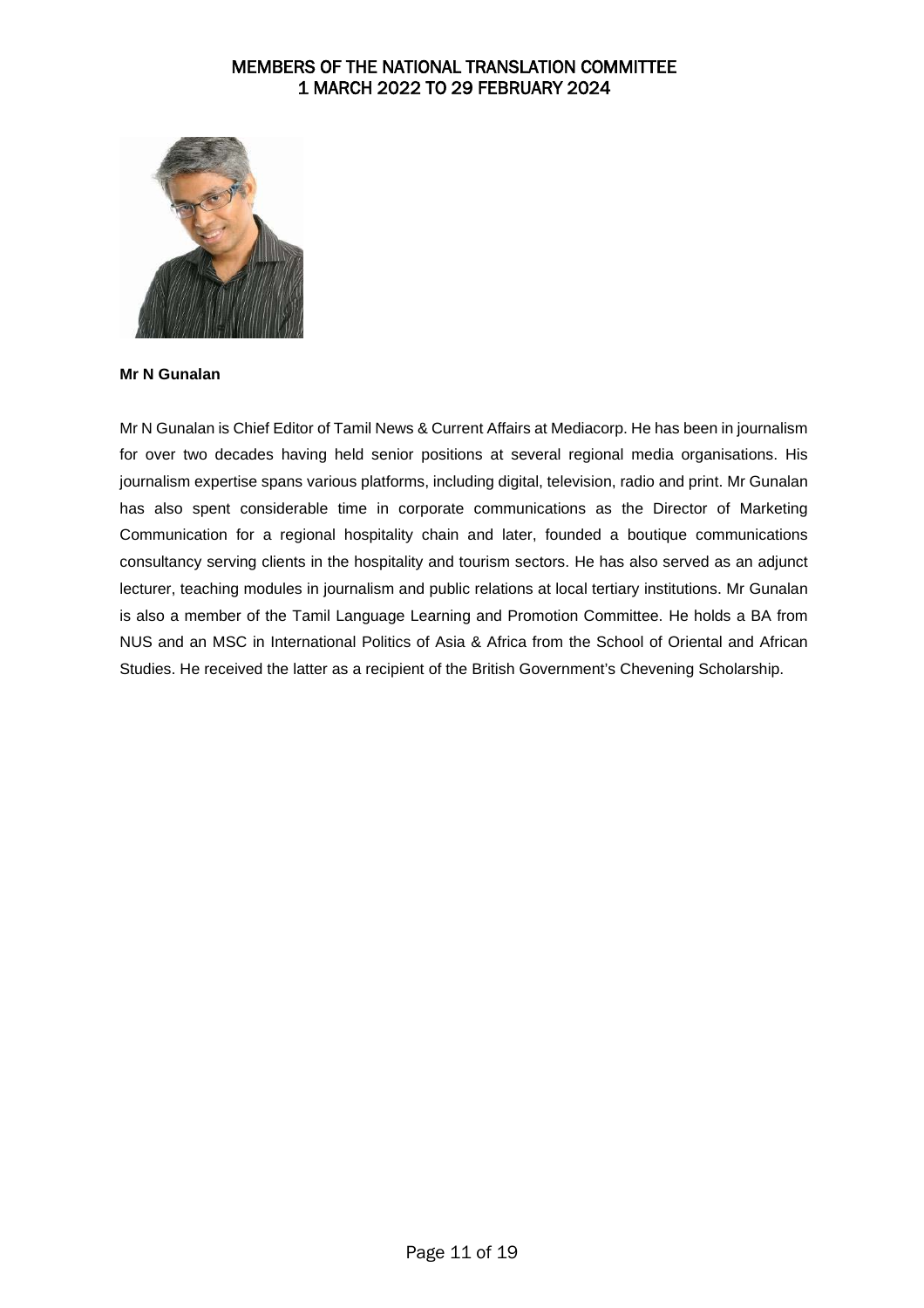

#### **Mr Nicholas Goh**

As Founder and CEO, Mr Nicholas Goh works with the Verztec team globally in helping customers set and meet their multilingual communication technology goals. Together, they introduce current and prospective customers to the breadth of Verztec's globalization services, e-learning solutions, software products, custom solutions, localization services, and IT engineering services. Mr Goh has a diverse background in global marketing, globalization consulting & localization project management, IT and new customer acquisition & retention. He was instrumental in building the company's globalization business, which has become the company's fastest growing revenue segment.

Prior to Verztec, Mr Goh held technical and management positions at several Technology MNCs as well as offered management consultancy on an external basis. He holds an Honors Degree, in Computing with Management, from the University of Bradford, UK and has a strong passion in culture & foreign languages as well as technology.



#### **Mdm Norhayati Awang**

Mdm Norhayati Awang is the Centre Director of the Malay Language Centre of Singapore (MLCS), Ministry of Education. She leads a team of Master Teachers in conducting in-service Professional Development (PD) Programme for all Malay Language teachers. The PD Programme includes courses, professional sharing sessions, seminars, immersion programmes and regional conference programmes. Mdm Norhayati also currently sits as a member of the Malay Language Learning and Promotion Committee (MLLPC). Prior to her posting in MLCS, Mdm Norhayati was teaching in a junior college and was a Vice-Principal of a secondary school.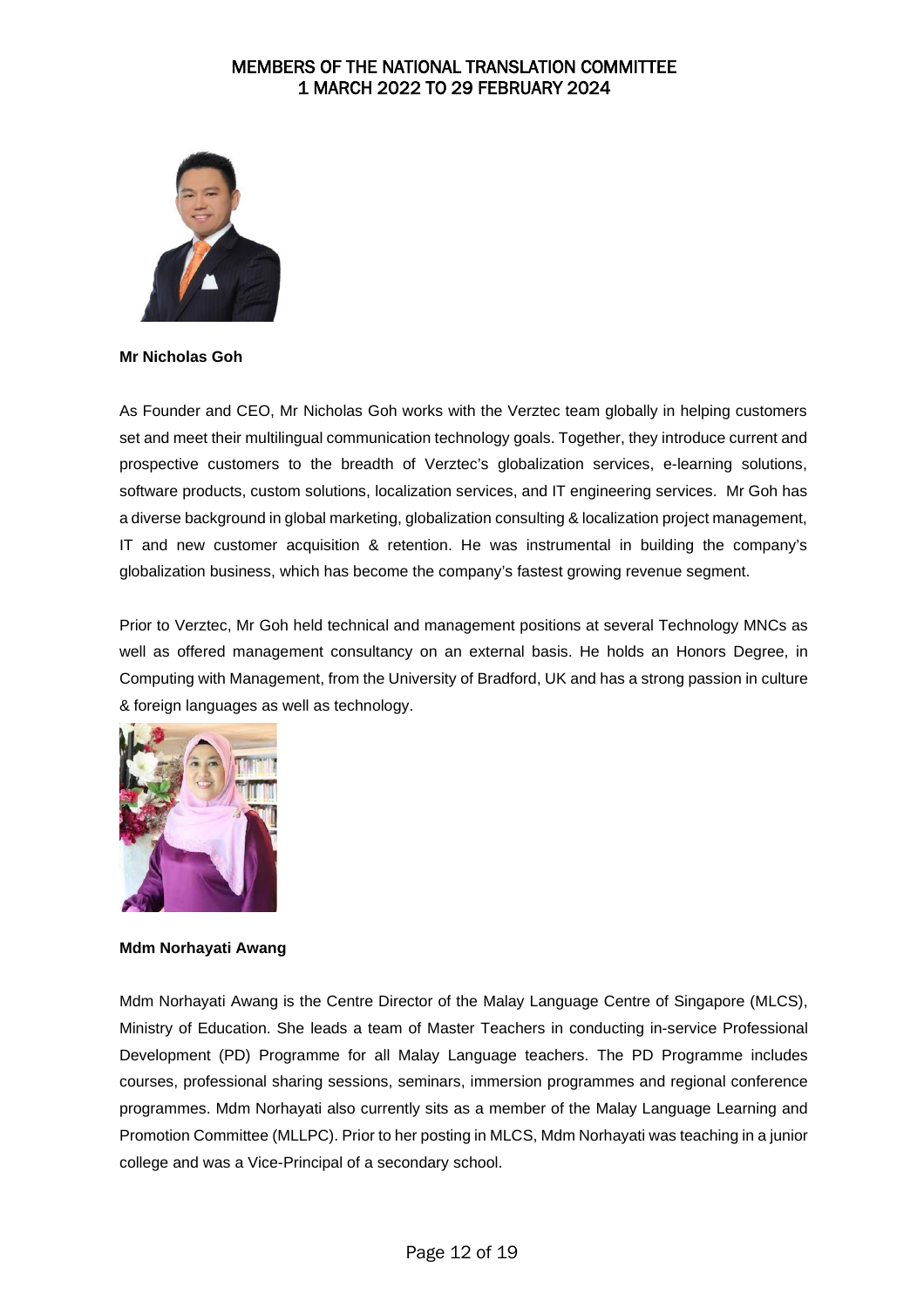

**Ms Nur-El-Hudaa Jaffar**

Ms Nur-El-Hudaa Jaffar is a freelance translator and editorial consultant. Her involvement in the publishing industry formally began in 2009. As an editorial consultant, she helps writers and publishers transform manuscripts into publications. She has translated several children's books and literary works. These include Cultural Medallion winner Mohamed Latiff Mohamed's short story "Yang Hilang", featured in the 'Living in Babel' anthology and extracts from works by Singapore Literature Prize Winners for the Singapore Book Council's 'Celebrating Our Writers 1992-2018' showcase. In addition, she translated a novel by John Mateer titled 'The Quiet Slave: A History in Eight Episodes'. In September 2019, her translation of five poems won the inaugural MASTERA Translation Prize (Singapore) organised by the Malay Language Council.

Nur-El-Hudaa is a published author of children's books and has written short stories and poetry. Her short stories have won her awards, such as the Golden Point Award 2017. As a featured writer for the Word-Go-Round programme run by the National Arts Council, she has conducted writing workshops and storytelling sessions for students and preschoolers. She has also participated in the Singapore Writers Festival and Asian Festival of Children's Content as a panellist and presenter.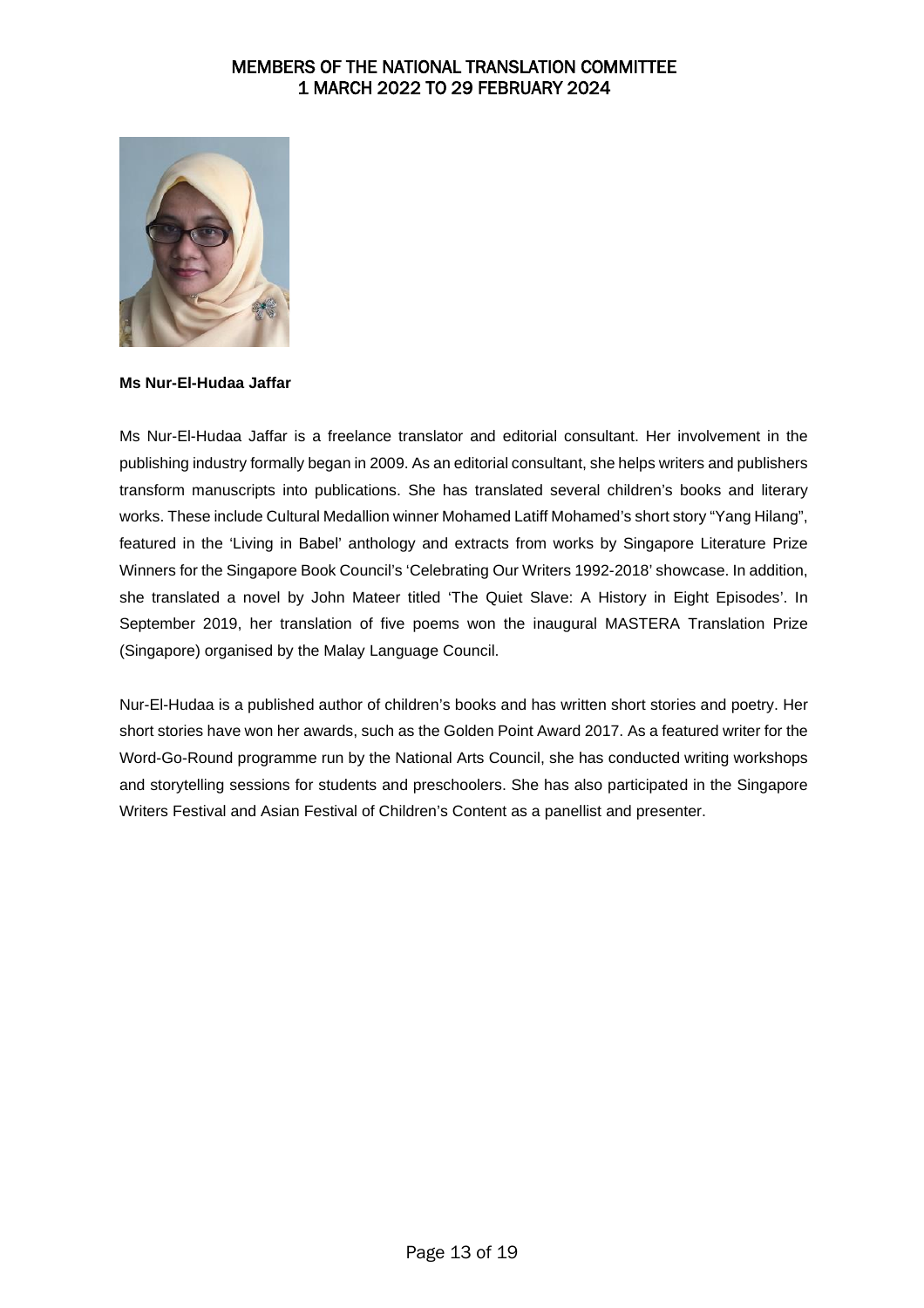

### **Mr Randy Lim Chi Beng**

As Assistant CEO (Corporate), Mr Randy Lim oversees corporate governance and services in HDB and leads in the formulation of effective corporate strategies and policies to support HDB's operations and services. He directs the 5 Corporate Groups in corporate planning, organisational excellence, human resource development, corporate communications, information systems/ technology, finance, and legal/conveyancing.

Concurrently, as HDB's Chief Data Officer, Mr Lim sets HDB's overall data and analytics strategy, including defining the strategic data priorities within the organisation, and overseeing enterprise-wide data policies/governance, in regard to data consolidation, analysis, sharing and security. He plays a lead role in coordinating the delivery of HDB's digital transformation roadmap and Smart initiatives.

Mr Lim is a Director and Member of the Human Capital & Remuneration Committee on the Board of EM Services Pte Ltd. He also represents HDB in various inter-agency committees including the Service SG Council, Government Data Steering Committees, the National Emergency Executive and Municipal Services Steering Committee.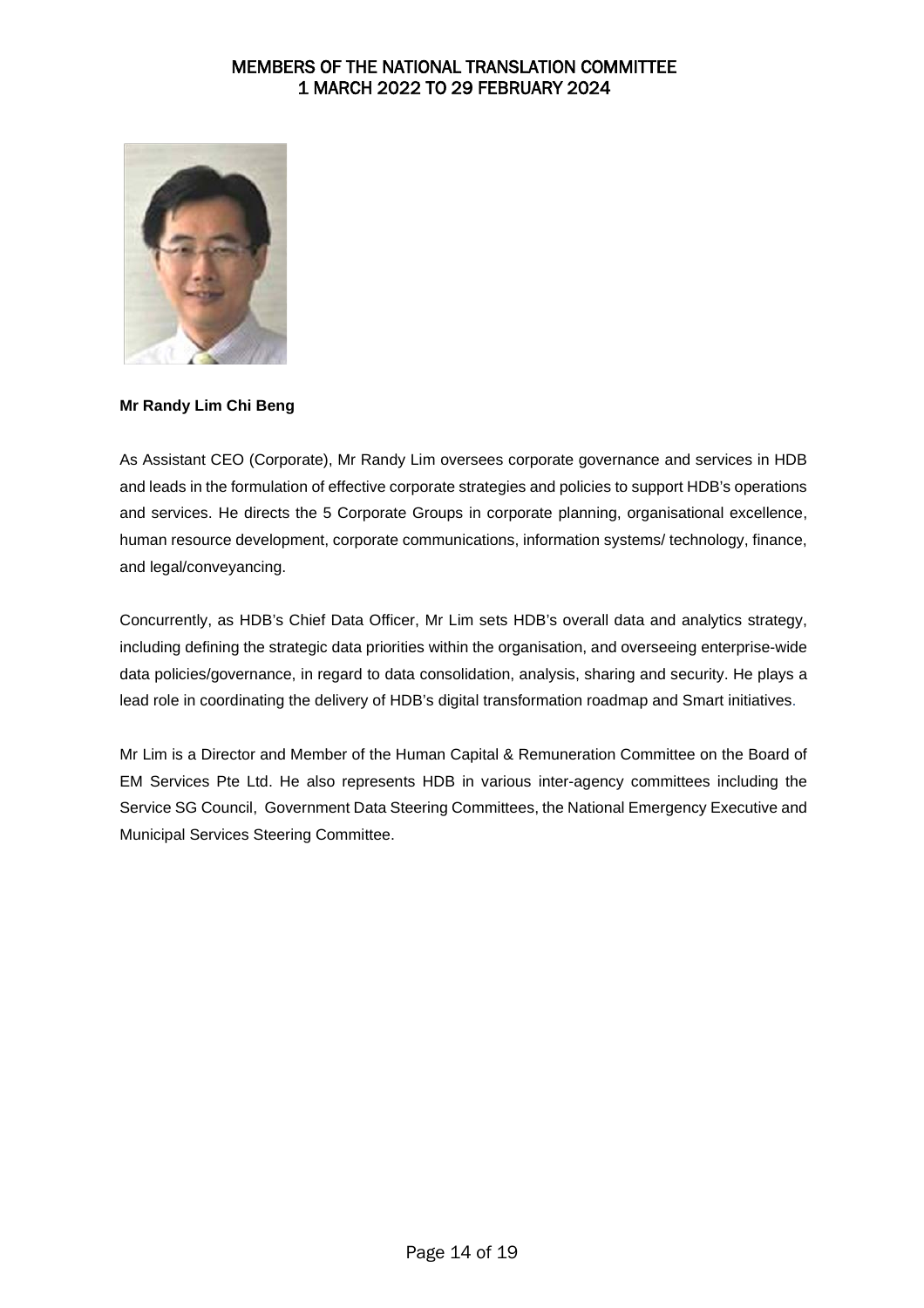

**Ms Rita Goh**

Ms Rita Goh is Deputy Director of the Language Division at the National Heritage Board, which is responsible for supporting Singapore's four language councils and campaigns - the Speak Good English Movement, the Promote Mandarin Council (for the Speak Mandarin Campaign), the Malay Language Council, Singapore (for Bulan Bahasa, Anugerah Persuratan and others) and the Tamil Language Council (for the Tamil Language Festival and others). Ms Goh has worked in communications, brand marketing, corporate & business development and e-commerce for thirty years and her career includes long-term overseas postings in China, Vietnam and Malaysia.



**Mr Seow Jie Ying**

Mr Seow Jie Ying is currently a Localisation Engineer at Yara International, where he oversees translation and localisation to ensure that delivery of quality digital agricultural solutions. He graduated with a Bioengineering Degree from the National University of Singapore, but set out to pursue a language-related career, inspired by his learning of the Indonesian and Japanese languages. He was previously enrolled in the Diploma in Business Translation and Interpretation Skills programme under the Confucius Institute as part of his pursuit for constant professional learning.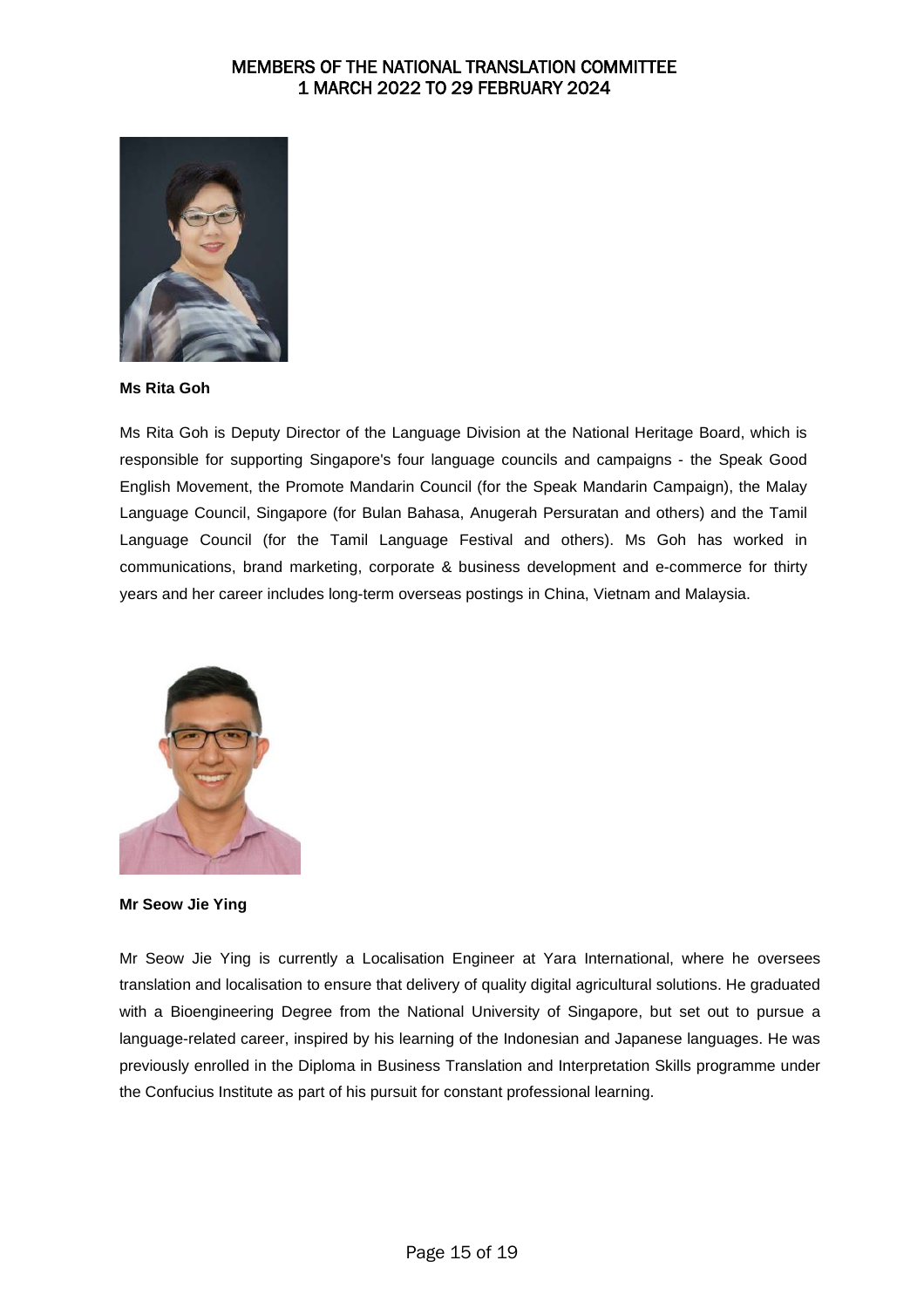

**Mr Sujadi Bin Siswo**

Mr Sujadi has been with Mediacorp for 32 years. He joined the company - then Singapore Broadcasting Corporation - in 1989 after graduating from National University of Singapore with a Bachelor of Arts Degree. He started his career with Malay News unit as a news anchor and journalist covering the local news and delivered news reports in both Malay and English for Channel 5.

Mr Sujadi's role expanded to be an editor of Malay Current Affairs where he produced and presented forum discussion programs and documentaries. He led a team that produced an info-ed program and delivered live commentaries for national events such as National Day Parades and Parliament openings. Mr Sujadi also covered developments in Malaysia and Indonesia for English News such as elections and breaking news - delivered in both Malay and English.

Mr Sujadi moved to Channel NewsAsia in 2005 after 16 years in the Malay News Unit. As bureau chief in Indonesia, he covered major events on the political front, terrorism and disasters and produced several documentaries on terrorism in Indonesia. In 2015, he took on the role of Senior Southeast Asia Correspondent to cover news development in the region. In 2017, he was appointed Head International Desk at CNA and oversaw all CNA correspondents overseas and their bureaus operations.

In May 2021, Mr Sujadi was tasked to head Malay News and Current Affairs after spending 16 years at CNA. His current responsibilities include overseeing all platforms - Digital, TV, Radio and Current Affairs – delivering content in Malay.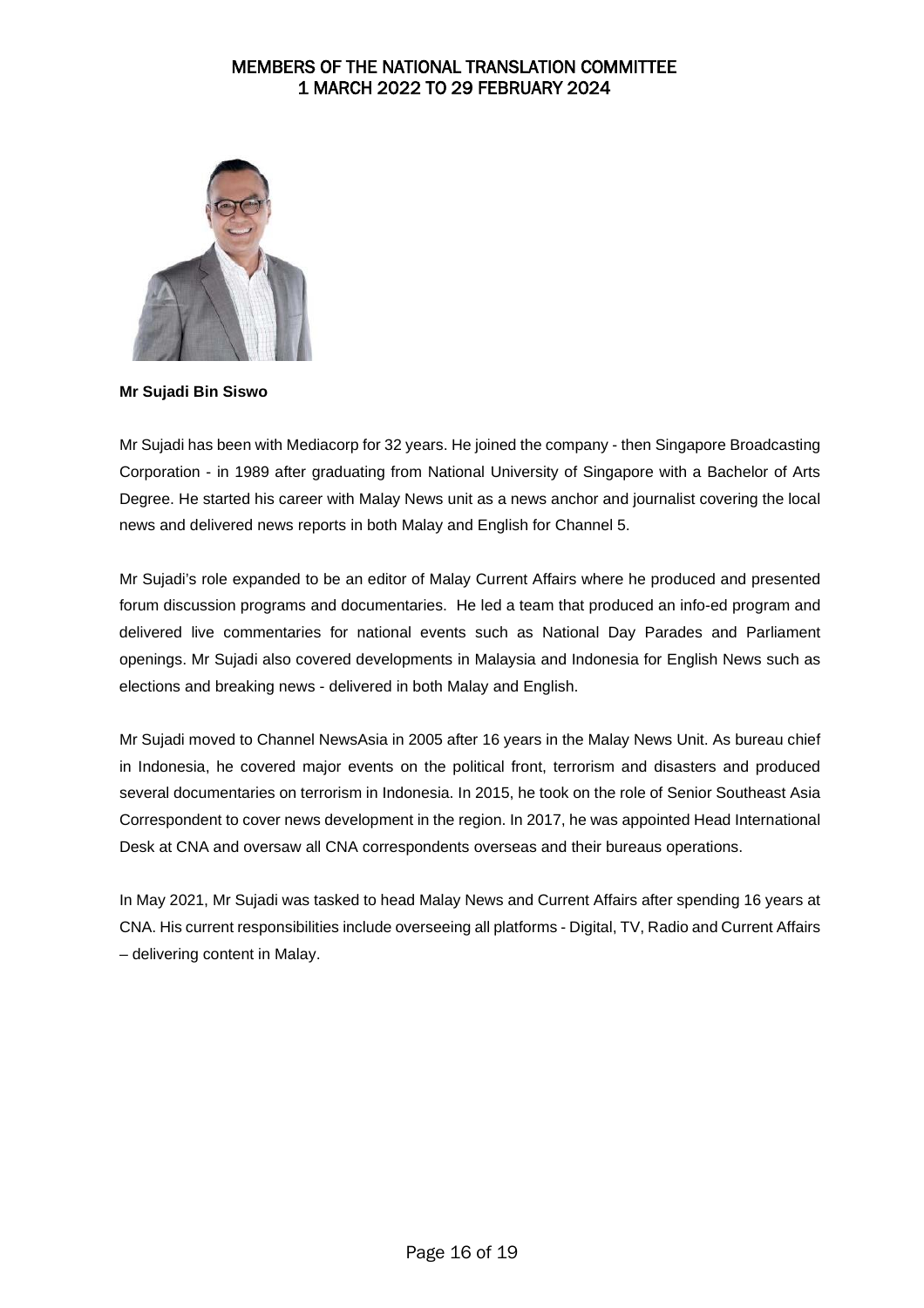

### **Ms Tin Pei Ling**

Ms Tin Pei Ling is an elected Member of Parliament for MacPherson since 2011. She also served on various Government Parliamentary Committees (GPC) over the years and is now Chair of the Communications & Information GPC.

Ms Tin is currently also the Chief Executive Officer of Business China, a non-profit organisation that harnesses the support of the public sector and private enterprises to cultivate bilingual, bicultural talents and strengthen the ties between Singapore and China, so as to sustain and grow the global connectivity of Singapore. Prior to joining Business China, Ms Tin was the Group Director of Corporate Strategy of Jing King Technology Group (now known as Adera Global), and had years of experience as a business consultant in Ernst & Young Advisory.

Ms Tin holds a Master of Business Administration from the leading business school of the University of Chicago (Chicago Booth). She also holds a Bachelor of Social Sciences (Honours) (University Scholars Programme) from the National University of Singapore. She is also an alumnus of Hwa Chong Junior College and Crescent Girls' School.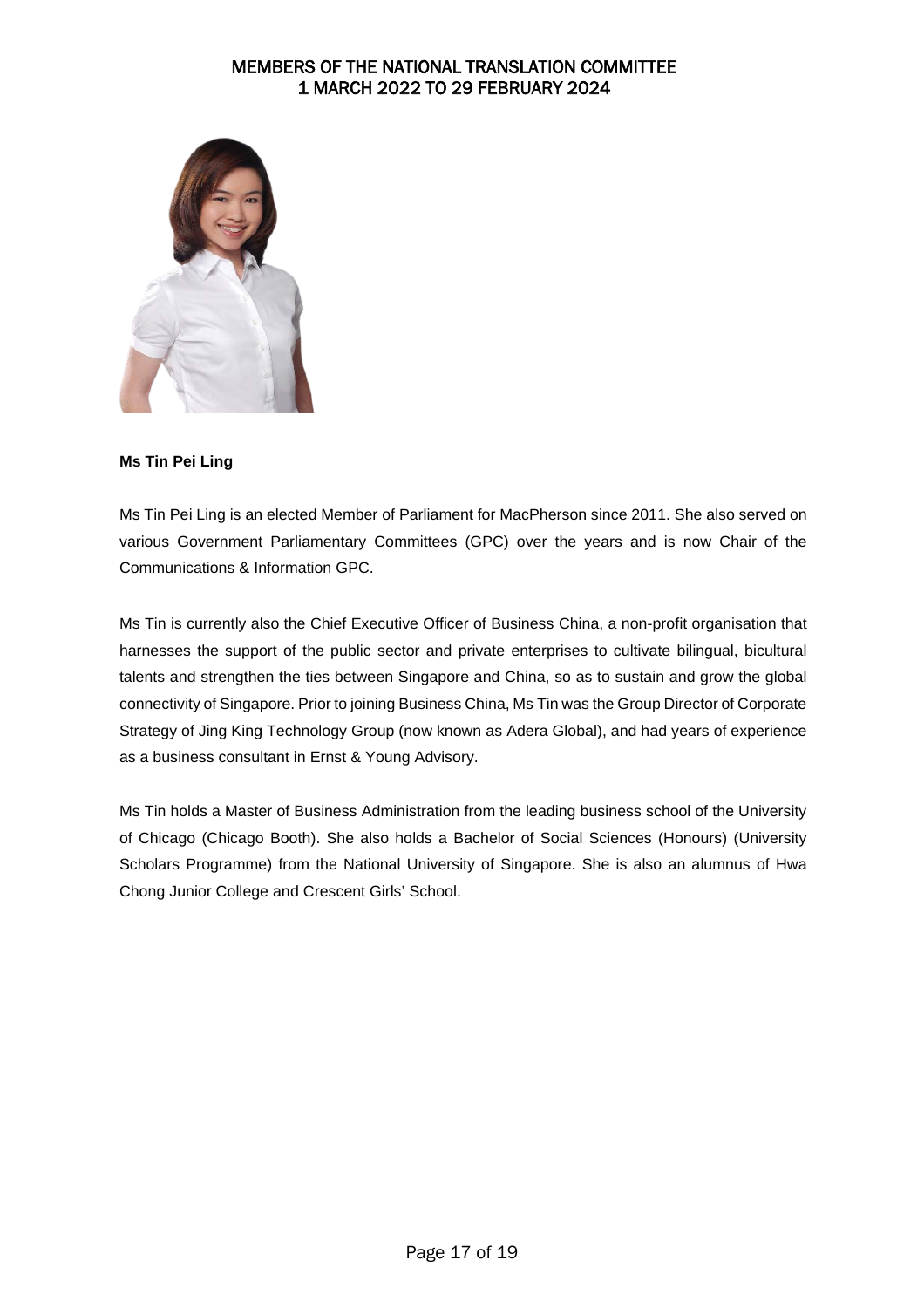

**Mr Vikram Nair**

Mr Vikram Nair is Member of Parliament for Sembawang GRC. He is Chairman of the Tamil Language Learning and Promotion Committee, a committee under the Ministry of Education which focuses on the learning of the Tamil language outside the classroom. Previously, he served as Chairman of the Indian Program Advisory Committee from 2011 to 2019, a committee under the Ministry of Communications and Information (MCI) which provides advice on the range and quality of programs on free-to-air channels on radio and TV carrying Indian content, with a particular focus on PSB-funded Tamil content on Mediacorp Vasantham and Oli.

Mr Nair also serves as Chairman of the Government Parliamentary Committee (GPC) for Defence and Foreign Affairs and is a member of the GPC for Home Affairs and Law. Mr Nair is a lawyer by profession and is a Partner at Rajah & Tann Singapore LLP. His focus is dispute resolution, and he handles a wide range of matters before the Singapore Courts and arbitral tribunals.

He has a law degree from Cambridge University, where he was awarded the Lizette Bentwich Prize for law by Trinity College. As a student, he was Director of Debating at the Cambridge Union Society and was ranked amongst the top debaters in the world.